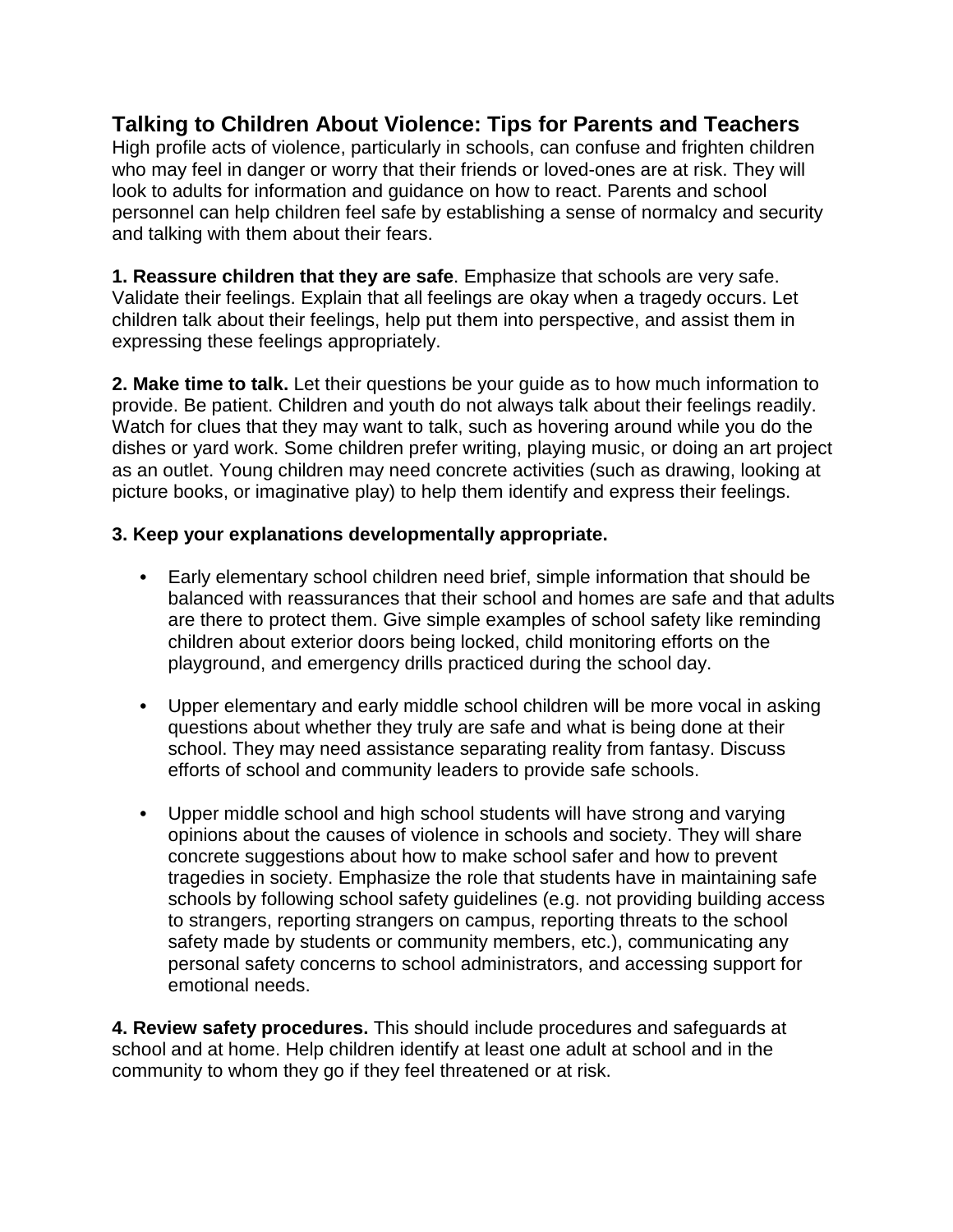**5. Observe children's emotional state.** Some children may not express their concerns verbally. Changes in behavior, appetite, and sleep patterns can indicate a child's level of anxiety or discomfort. In most children, these symptoms will ease with reassurance and time. However, some children may be at risk for more intense reactions. Children who have had a past traumatic experience or personal loss, suffer from depression or other mental illness, or with special needs may be at greater risk for severe reactions than others. Seek the help of mental health professional if you are at all concerned.

**6. Limit television viewing of these events**. Limit television viewing and be aware if the television is on in common areas. Developmentally inappropriate information can cause anxiety or confusion, particularly in young children. Adults also need to be mindful of the content of conversations that they have with each other in front of children, even teenagers, and limit their exposure to vengeful, hateful, and angry comments that might be misunderstood.

**7. Maintain a normal routine**. Keeping to a regular schedule can be reassuring and promote physical health. Ensure that children get plenty of sleep, regular meals, and exercise. Encourage them to keep up with their schoolwork and extracurricular activities but don't push them if they seem overwhelmed.

## **Suggested Points to Emphasize When Talking to Children**

- **•** Schools are safe places. School staff work with parents and public safety providers (local police and fire departments, emergency responders, hospitals, etc.) to keep you safe.
- **•** The school building is safe because our doors are locked, our visitors sign in, you practice what to do in emergencies, and our staff members report teens and adults who are around the buildings and doors.
- **•** We all play a role in the school safety. Be observant and let an adult know if you see or hear something that makes you feel uncomfortable, nervous or frightened.
- **•** There is a difference between reporting, tattling or gossiping. You should report important information that may prevent harm either directly or anonymously by telling a trusted adult what you know or hear.
- **•** Don't dwell on the worst possibilities. Although there is no absolute guarantee that something bad will never happen, it is important to understand the difference between the possibility of something happening and the probability that it will affect our school.
- **•** Senseless violence is hard for everyone to understand. Doing things that you enjoy, sticking to your normal routine, and being with friends and family help make us feel better and keep us from worrying about the event.